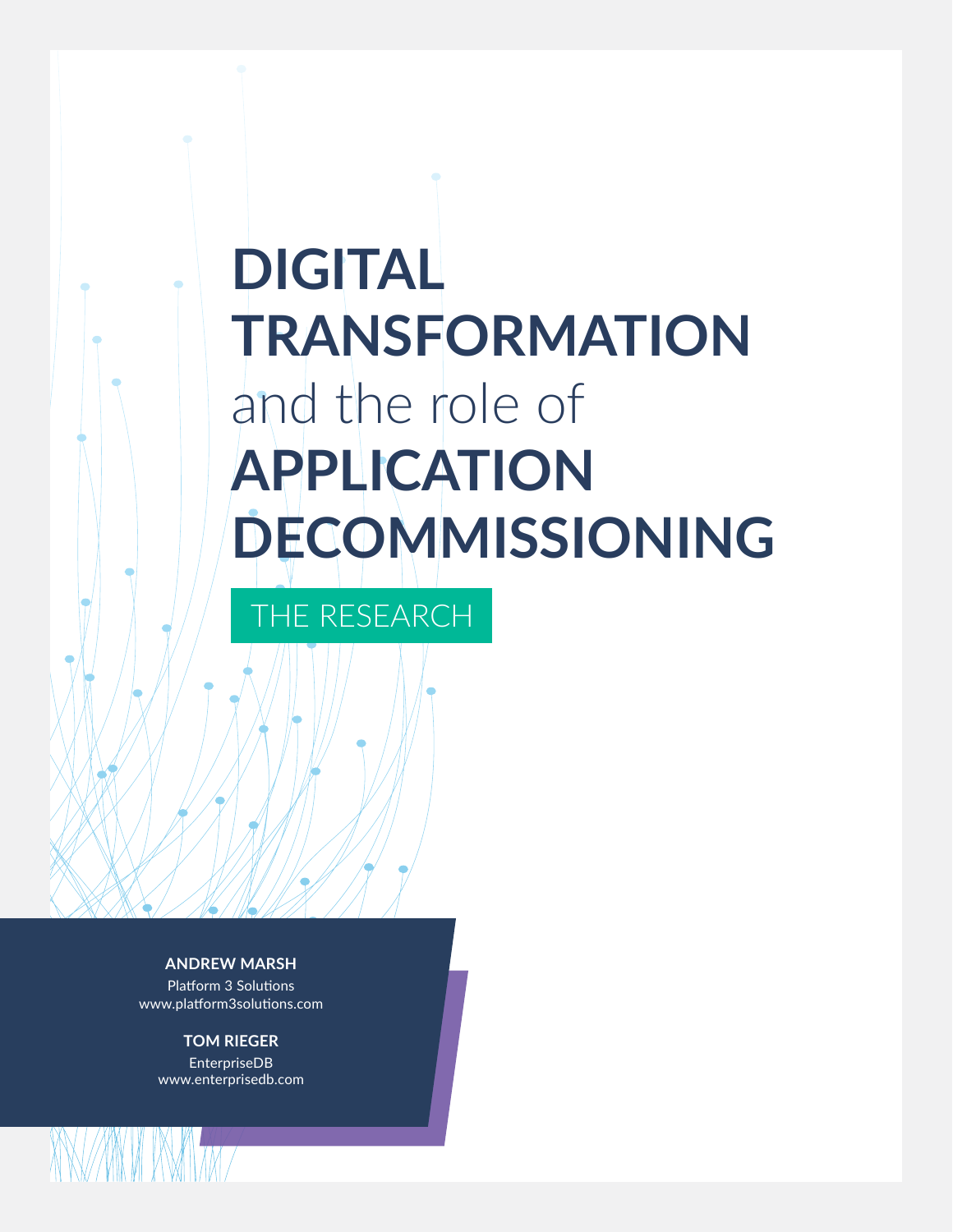## TABLE OF **CONTENTS**

| <b>EXECUTIVE SUMMARY</b>                                                                                                                                                | 1  |
|-------------------------------------------------------------------------------------------------------------------------------------------------------------------------|----|
| <b>INTRODUCTION</b>                                                                                                                                                     | 1  |
| <b>HYPOTHESIS</b>                                                                                                                                                       | 3  |
| <b>RESEARCH AUDIENCE AND METHOD</b>                                                                                                                                     | 3  |
| <b>SURVEY RESULTS</b>                                                                                                                                                   | 4  |
| "What Is The Priority In Your Organization At This Time?"                                                                                                               | 4  |
| "Does Your Organization Feel There Is A Big Shift In Enterprise Technology Happening?"                                                                                  | 5  |
| "Is Your Organization Taking A 'Cloud First' Perspective In All Future Projects?"                                                                                       | 5  |
| "Can You Think Of Technologies In Your Data Center That Should Be Retired?" And "Do<br>You Think There Is Wasted Money In Keeping Old Tech Alive In Your Organization?" | 6  |
| "Do You Still Have Any Of The Following Technologies?"                                                                                                                  | 7  |
| "Why Do You Think Older Systems Are Still Running In Your Organization?"                                                                                                | 8  |
| "Which Of These Are Happening In Your Organization Over The Next 12 Months?"                                                                                            | 8  |
| "Do You Have An Open-Source Technology Strategy (Operating Systems Like Linux,<br>Database Like Postgres, Tools, Etc.)?"                                                | 9  |
| <b>SYNOPSIS</b>                                                                                                                                                         | 11 |
| <b>TOP 5 THINGS YOU SHOULD DO</b>                                                                                                                                       | 11 |
|                                                                                                                                                                         |    |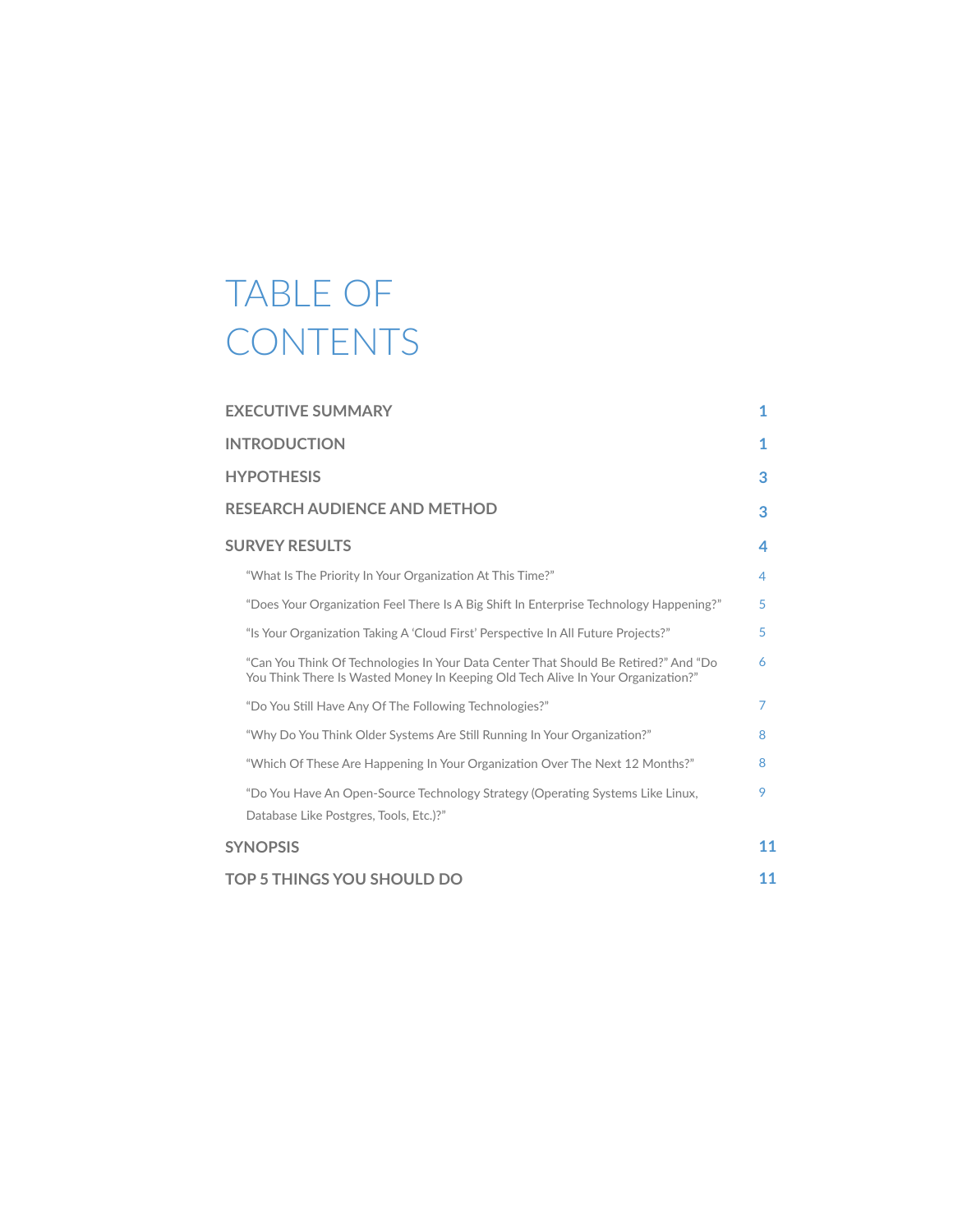

### EXECUTIVE SUMMARY

The energy around Cloud, IoT, AI, and these modern technologies are the tail-winds pushing organizations to bring 'digital transformation' as a higher priority to light. While the head-winds of the current COVID-driven economic environment, new competitors disrupting markets, resource constraints and the quagmire of legacy technologies are some of the challenges we are dealing with today.

This research looks at the corporate mindsets, roadblocks, opportunities and needs within organizations to 'clean out the old to bring in the new'. How to better use cloud-based platforms, open source technologies and create a more repeatable 'factory' approach to make this possible.



## INTRODUCTION

Since the co-founder of Intel Gordon Moore stated in 1965<sup>1</sup> his initial theorem on how "the number of transistors will double every two years", there has been some amazing business shifts and opportunities as a result of this "doubling", the price keeps dropping. Over time this means the price of memory, storage and compute have also dropped while their capacity and performance keep increasing.

With all this computing power now available, there has also been a shift in the software to make it work. The accelerated development cycles from the utilization of scrum and six-sigma methodologies now brings an even faster evolution of software, at an ever-accelerating pace. Similarly with the advent electricity over 100 year ago, organizations are now moving from a "doit-themselves" to a "subscribe-and-consume-as-needed approach". No organization builds their own power plant each time a new factory or community is created; a grid is connected to and power is paid for as consumed.



*Today corporate data is more valuable than ever and with the need to deliver In-context and on-demand the ability of an organization to analyze, categorize, secure and retain the data is a profound advantage as they "transform" their business.*

 $^{\rm 1}$  https://newsroom.intel.com/wp-content/uploads/sites/11/2018/05/moores-law-electronics.pdf



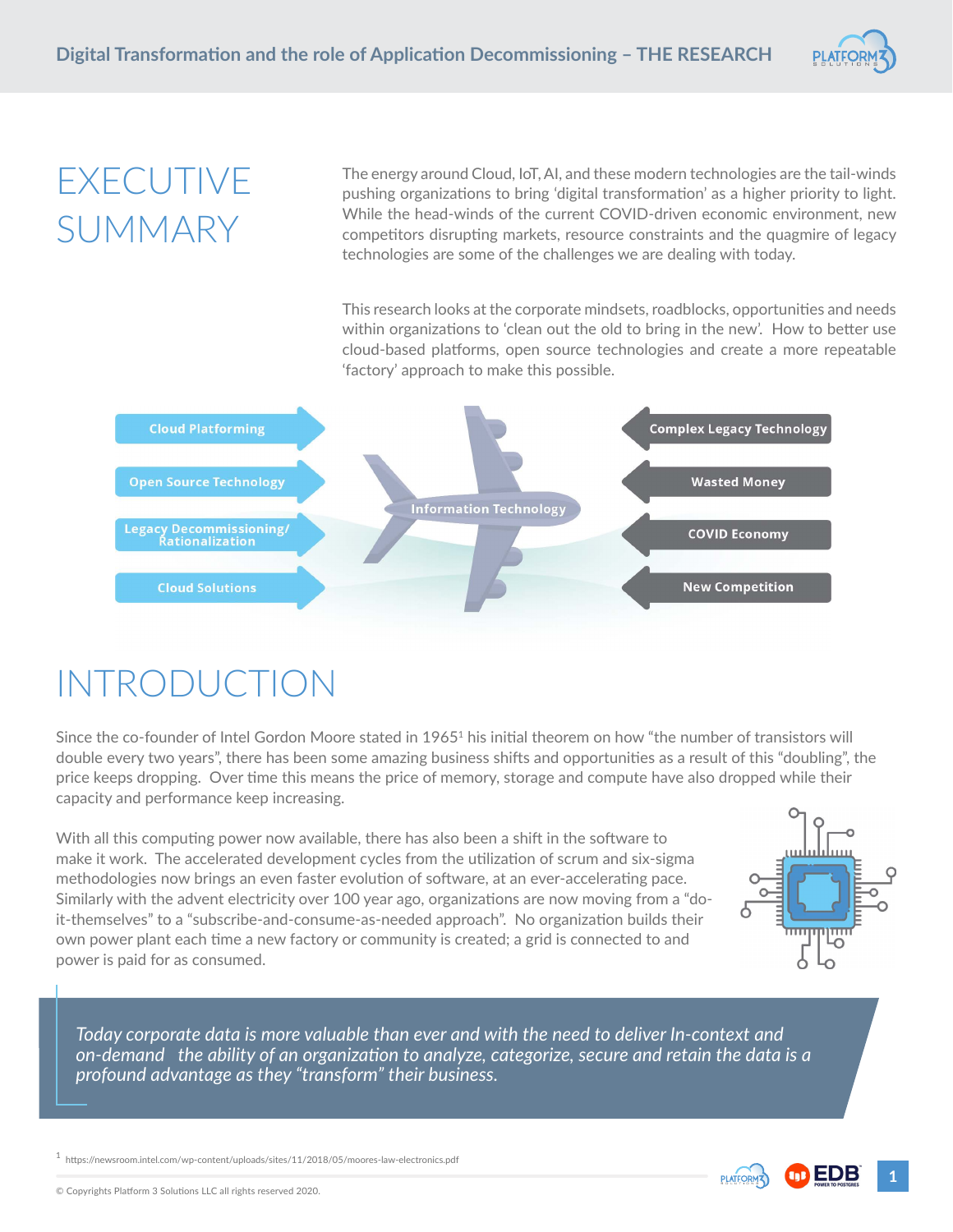



While hosting, running and maintaining your own infrastructure was the norm, the cost and complexities are at odd with the advent of 'cloud' where organizations can subscribe to the services they need. With this combination of on-demand infrastructure, software as a services and un-bridled scale make this 'sharing' of compute and infrastructure appealing for even the most discerning technology consumer. Finally, the evolution of open source technologies through all layers of the technology stack are driving down costs and increasing innovation allowing

companies of all sizes to innovate and transform their business.

This mixed world of legacy technologies and the cloud are causing organizations problems. The legacy systems are engineered to be operated:

- On premise in a data center
- Upgraded sparsely
- Managed 100% by internal teams of people
- Utilize a more legacy middle tier and user experience tool set
- Have a custom and tightly coupled integration layer
- Be highly controlled and secure

While modern, cloud-based technologies are:

- Off premise in a cloud platform provider
- Upgraded frequently
- Offload a significant portion of the maintenance of the platform
- Developed using modern technologies that bring rich user experiences and transparent mobility of the application
- Utilize a new integration plumbing using iPaas<sup>2</sup>, RPA<sup>3</sup> and published APIs
- Decentralized control and security that creates a single 'virtual view' to an organization



2 https://www.gartner.com/en/information-technology/glossary/information-platform-as-a-service-ipaas

 $3$  https://en.wikipedia.org/wiki/Robotic\_process\_automation

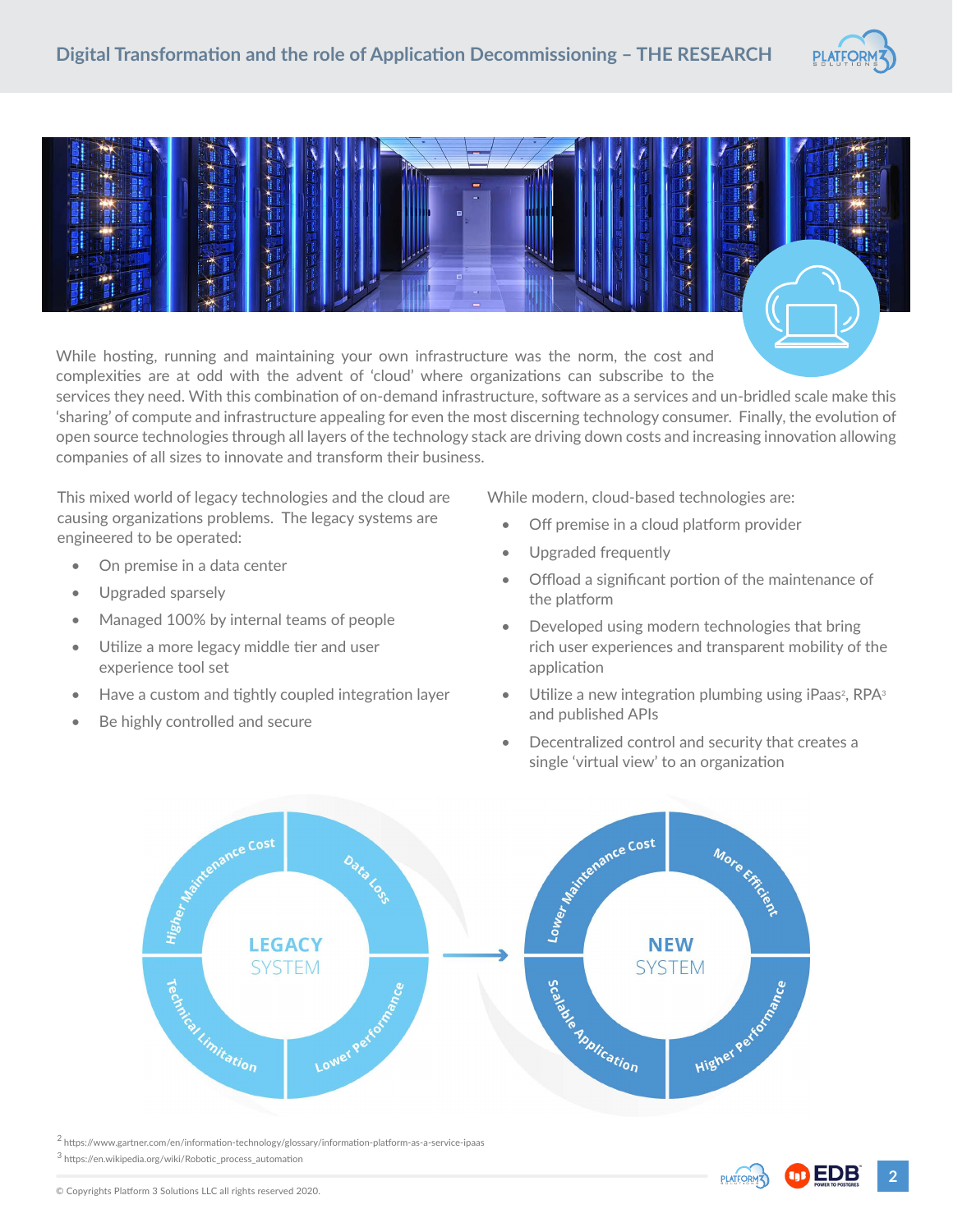

HYPOTHESIS



The research questions were created to look at the following topics as a combination of motivators and detractors that drive corporate technology change:

- **Cost of the status quo is too high** all the maintenance dollars, people, software audits, etc.
- **Data governance**  rather it is for retention reasons, regulatory requirements, internal compliance and beyond. It is keeping legacy technology running past the end-of-service dates.
- **Cloud** is quickly the new 'platform' most commonly used.
- **Business focus** Business want to simplify and focus on their core business - not IT
- **Elasticity and nimbleness** are what organizations desire to adjust up (or down) and change when the market landscape requires it.
- **Open Source** in now as good than traditionally single-vendor technologies while also offering a significant cost reduction and simpler licensing terms.

### RESEARCH AUDIENCE AND METHOD

Thousands of technology professionals were asked to participate in a survey, with a focus on the United States. The types and roles of these individuals were not limited by industry but were limited by organization size of over \$500 million in revenues.

The responses were accumulated using a paid-for SurveyMonkey subscription focusing on a mix of questions that span across the topic of change, motivations (or inhibitors) of change and a combination of personal and corporate perspectives. The survey length and ease of answering questions were priorities to limit the estimated completion time to under 4 minutes.

Increasing the number of respondents was done by asking the same questions during a webinar to maximize the population size.

The sum of this effort resulted the following demographics.

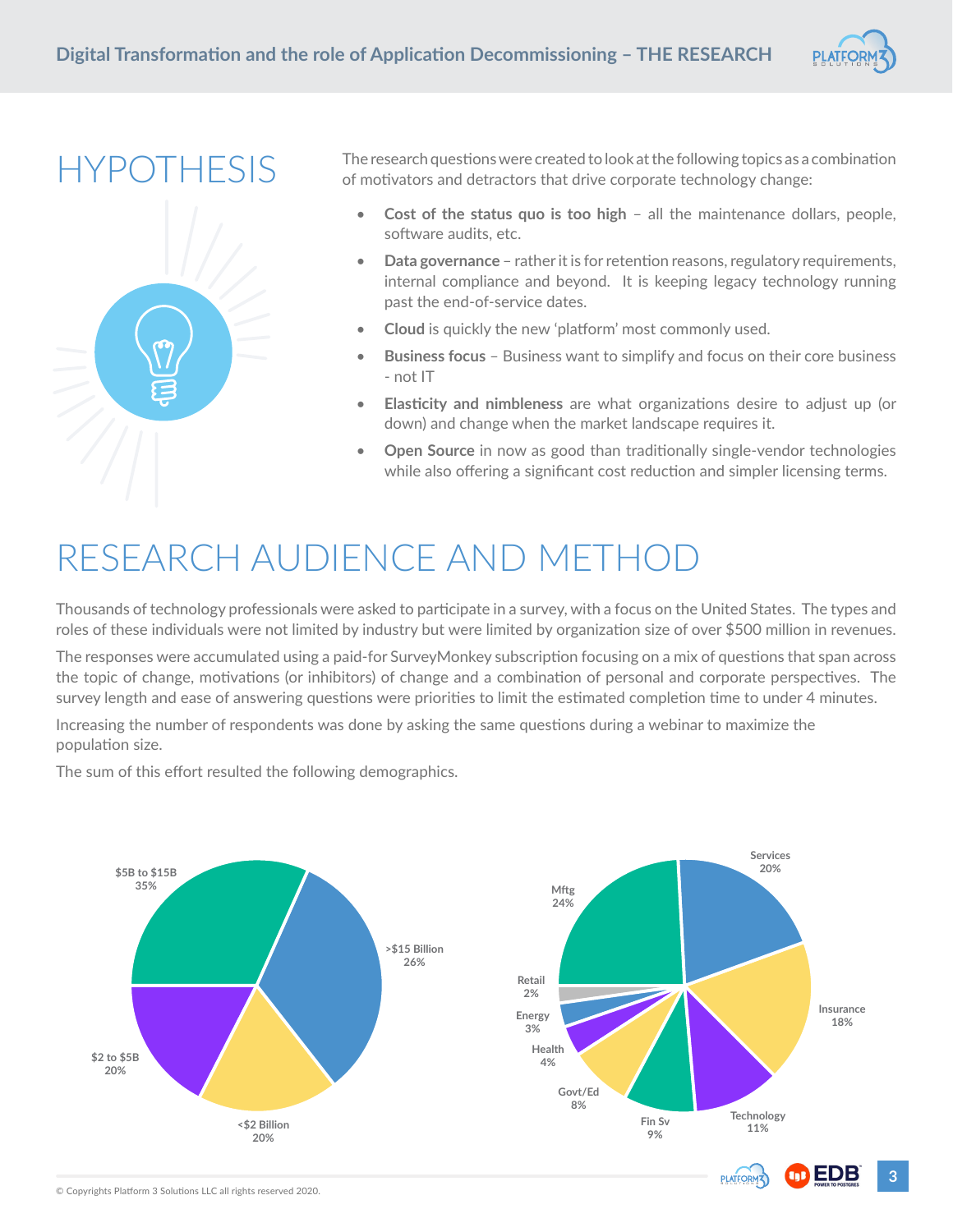

### SURVEY RESULTS

The research begins with getting a perspective of the corporate environment. Considering both those head winds and tail winds within corporation technology, perspectives, history and future.

#### **"What is the priority in your organization at this time?"**

No matter what an organization's priorities look like from a technology perspective, in 2020 economic it all starts with the financial and business 'priority' as a foundation to consider. The surprise was the overwhelmingly positive view of 'transformation' (67%) as the current state and way forward.

Where this becomes more enlightening is when we look at it by industry.

We quickly see compared to the overall averages, retail (100%) and banking (75%) are in the best position as they look to focus on 'transforming' while manufacturing (35%) and government/education (25%) are focused on cost cutting. While energy (67%) and healthcare (25%) are just maintaining their status quo.



 *"What is the priority in your organization at this time?"*

| <b>Industry</b>    | Transformation - Developing and<br>moving to a better tomorrow | Cost Cutting - Focused on<br>reduction of spend | Maintaining - We are keeping the<br>lights on |
|--------------------|----------------------------------------------------------------|-------------------------------------------------|-----------------------------------------------|
| <b>Banking</b>     | 75%                                                            | 0%                                              | 0%                                            |
| Energy             | 33%                                                            | 0%                                              | 67%                                           |
| Govt/Ed            | 75%                                                            | 25%                                             | 0%                                            |
| Health             | 75%                                                            | 0%                                              | 25%                                           |
| Insurance          | 71%                                                            | 18%                                             | 12%                                           |
| Manufacturing      | 52%                                                            | 35%                                             | 9%                                            |
| Retail             | 100%                                                           | 0%                                              | 0%                                            |
| <b>Services</b>    | 73%                                                            | 14%                                             | 5%                                            |
| Technology         | 71%                                                            | 14%                                             | 14%                                           |
| <b>Grand Total</b> | 67%                                                            | 18%                                             | 9%                                            |

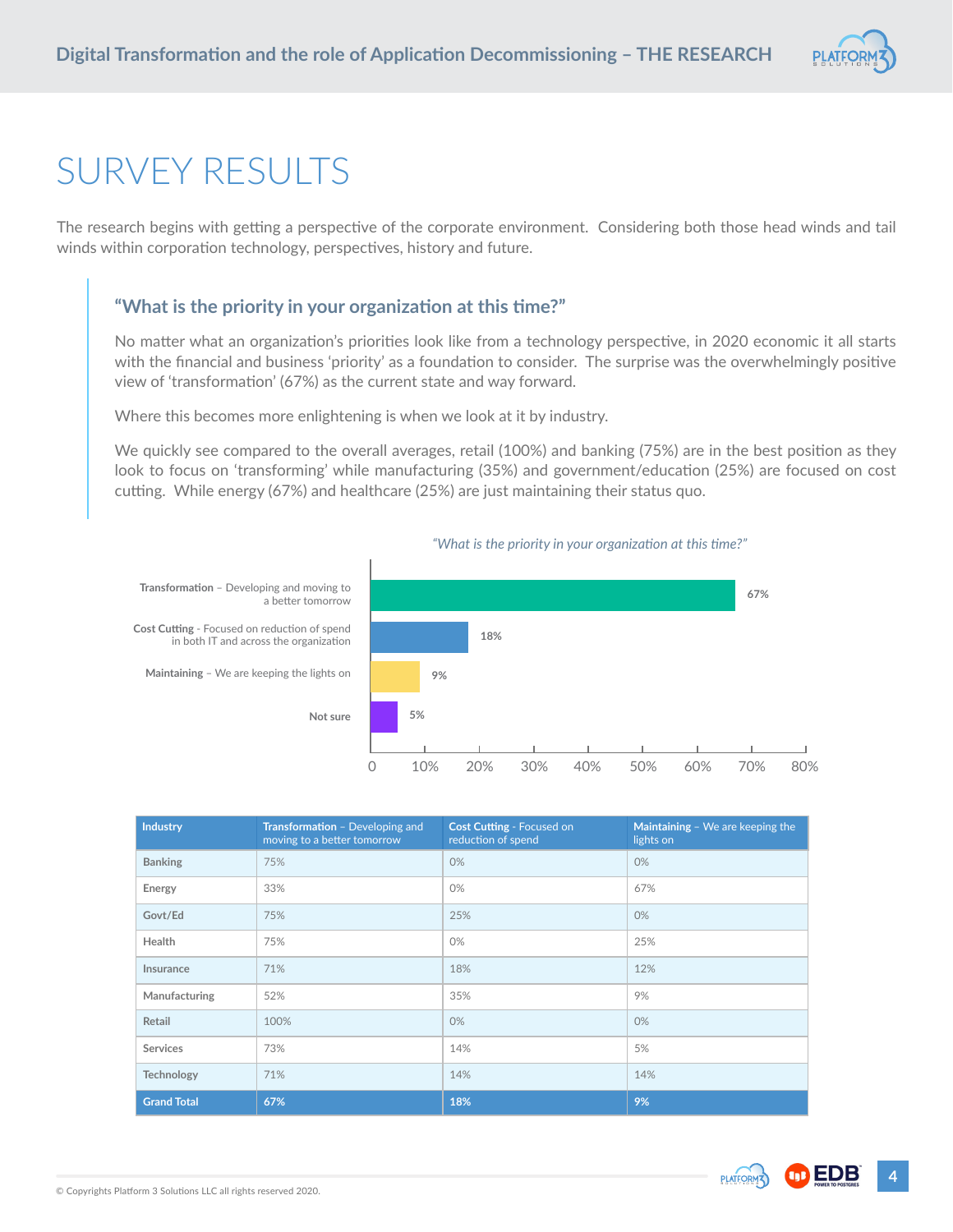

#### **"Does your organization feel there is a big shift in enterprise technology happening?"**

Building on the perspective of investment, the next question focuses on the trends in technology.

With over 80% agreement, this confirms the perspective that there is this grand effort by everyone to 'transform' and it can only happen with a change in how technology is engineered, utilized, maintained and procured.



#### **"Is your organization taking a 'cloud first' perspective in all future projects?"**

The 'cloud' is not new. Nearly every organization has moved their email and collaboration to a subscription service (i.e. Microsoft Office 365), the utilization of data driven platforms is growing dramatically (i.e. Salesforce, Workday, ServiceNow) and corporate websites are now all cloud based.

What about a mindset around all 'next projects' beginning with a subscription outside the datacenter? That is where 'Cloud First' is the priority.



| <b>Industry</b>    | <b>Percentage Yes</b> |
|--------------------|-----------------------|
| <b>Banking</b>     | 78%                   |
| Energy             | 67%                   |
| Govt/Ed            | 88%                   |
| Health             | 100%                  |
| Insurance          | 89%                   |
| Manufacturing      | 83%                   |
| Retail             | 100%                  |
| Services           | 68%                   |
| <b>Technology</b>  | 100%                  |
| <b>Grand Total</b> | 82%                   |

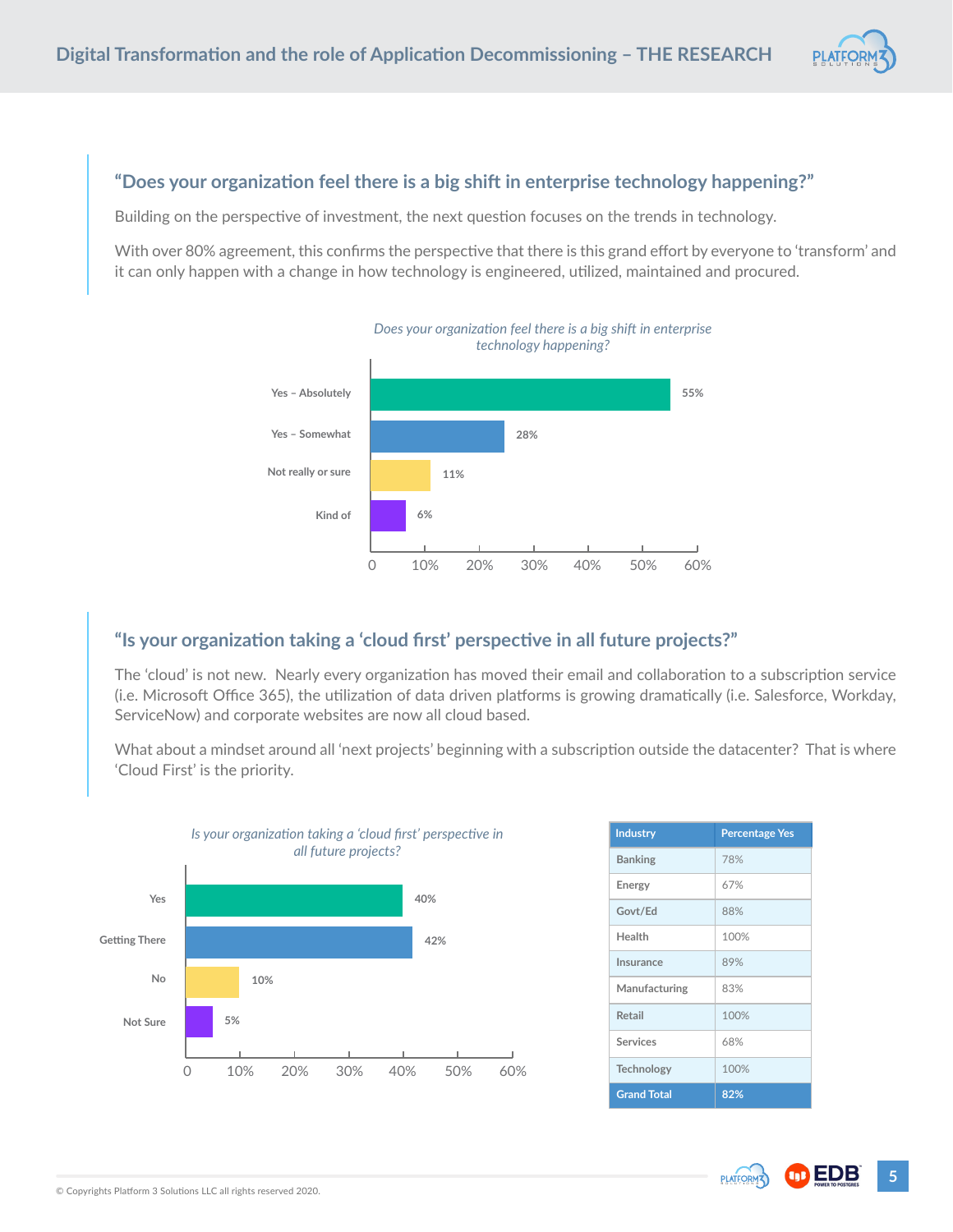

When broken down by industry, the percentages that stated the affirmative ('YES' or 'GETTING THERE') versus the negative or uncertain answers ('NO' or 'NOT SURE') are clear. Industries like insurance, retail, technology and healthcare show a greater propensity to pivot compared to banking, energy and business services.

As we look to utilize new platforms, there are those legacy technologies that are maintained in the corporate data center. These technologies – along with their associated costs and maintenance – were the focus of the next research questions.

#### **"Can you think of technologies in your data center that should be retired?"**  And

#### **"Do you think there is wasted money in keeping old tech alive in your organization?"**

We asked about waste in two ways - "is there technology that should be retired" and "do you think there is wasted money in keeping old tech alive"?

The broad belief is there is technologies running in data centers that should be removed (68% 'YES'). What is also worth calling out is how only 10% of the responses say 'NO'.

But that is looking at the issue from a technology perspective – what about the financial burden? More telling is the question relating to the waste of money. While 83% say 'YES', 25% say this waste is significant.

Gartner states in their "10 Rules for Rapid IT Spend Reduction<sup>4</sup>", one of the four top means of saving around infrastructure is 'Decommission underused assets'.

This plays into another tactic where Gartner discusses 'renegotiating or terminating' relations. If you remove the technology, you have that option.

Other considerations:

- 1. Maintenance and licensing
- 2. SME cost and reliance
- 3. Infrastructure and data center costs
- 4. Compliance and security



4 https://www.gartner.com/doc/reprints?id=1-1YP7E3EJ&ct=200331&st=sb

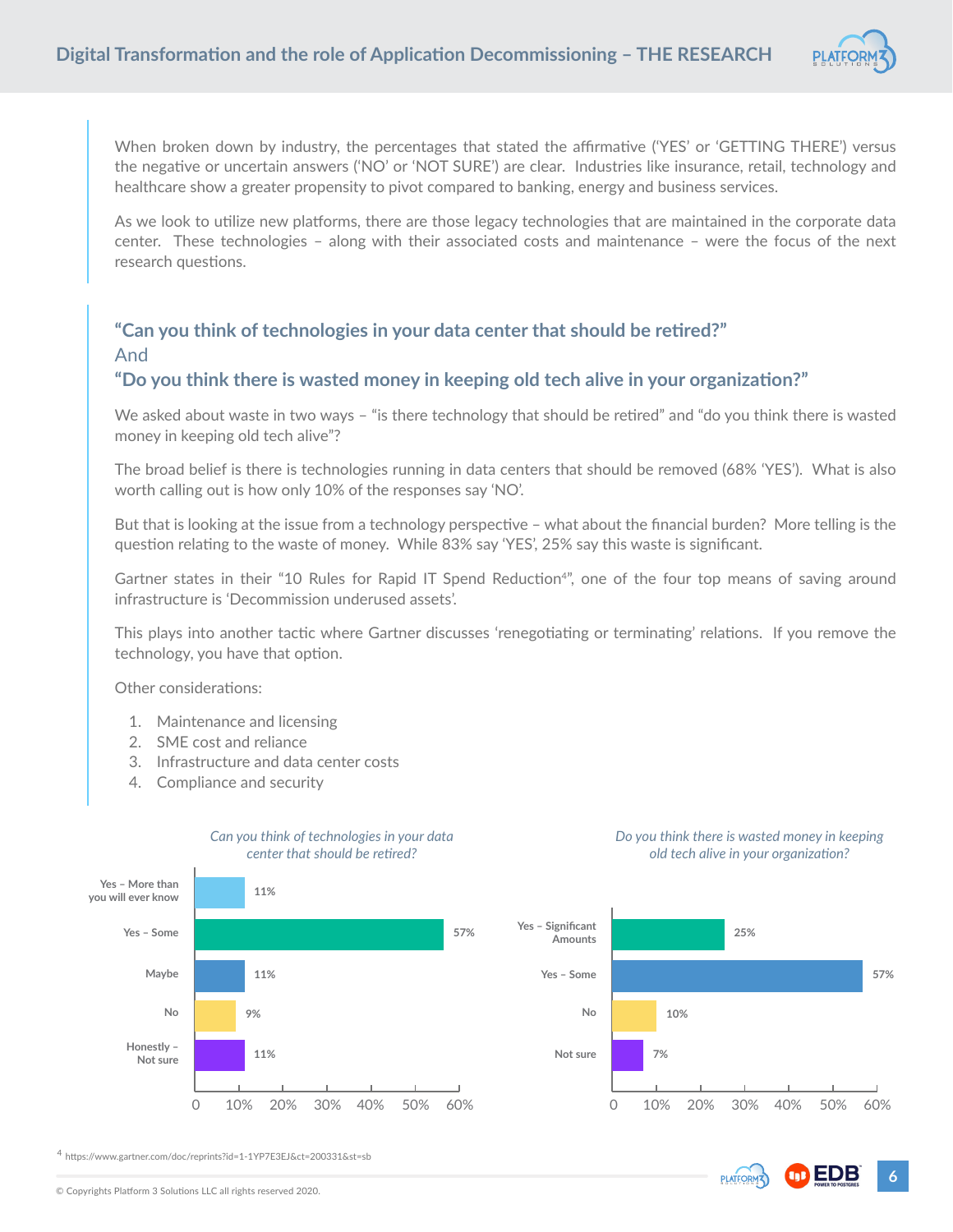

#### **"Do you still have any of the following legacy technologies?"**

When asked what 'legacy' technologies are still running within their organization, the responses were both large and mixed.

Since the advent of open systems computing in the 1990s<sup>5</sup>, the idea of 'legacy' was the batch-based mainframe technologies. What has become reality are these platforms implemented in the last 20 years are the 'new mainframes' with their real-time processing architectures and complex layers (operating system, database, application servers, web servers, etc). What is most interesting is the stickiness of network drives<sup>6</sup> – those 'Z' drives that people can copy, paste and search using their computers. 74% of the responses stated their use. This could also include the use of cloud-options for enterprise-file-sync-share (EFSS).

Consider these facts. Basic network drives lack granularity around:

- **Security** Controlling what someone can see and not see.<sup>7</sup>
- **Metadata**  there is little-to-no searchable data about files put on these drives. Do you know what is an important business document versus someone's wedding pictures?
- **Retention**  you cannot granularly control what is deleted, by whom and why. In legal circles, that is called 'Defensible Deletion'8.
- **Viewers**  To open a file, you need the technology on your desktop to view it.
- **Compliance/Governance**  The need to systemically and consistently maintain a compliant store is difficult with a network drive. How do you respond to a consumer based on government regulations like the California Consumer Protection Act<sup>9</sup> or HIPPA<sup>10</sup>?



#### *Do you still have any of the following?*

<sup>5</sup> https://en.wikipedia.org/wiki/Open\_system\_(computing)

 $^6$  https://en.wikipedia.org/wiki/Shared\_resource

<sup>7</sup> https://digitalguardian.com/blog/what-file-sharing-security

8 https://blog.specialcounsel.com/ediscovery/defensible-data-deletion-strategy-basics/

<sup>9</sup> https://en.wikipedia.org/wiki/California\_Consumer\_Privacy\_Act

10 https://www.hhs.gov/hipaa/index.html

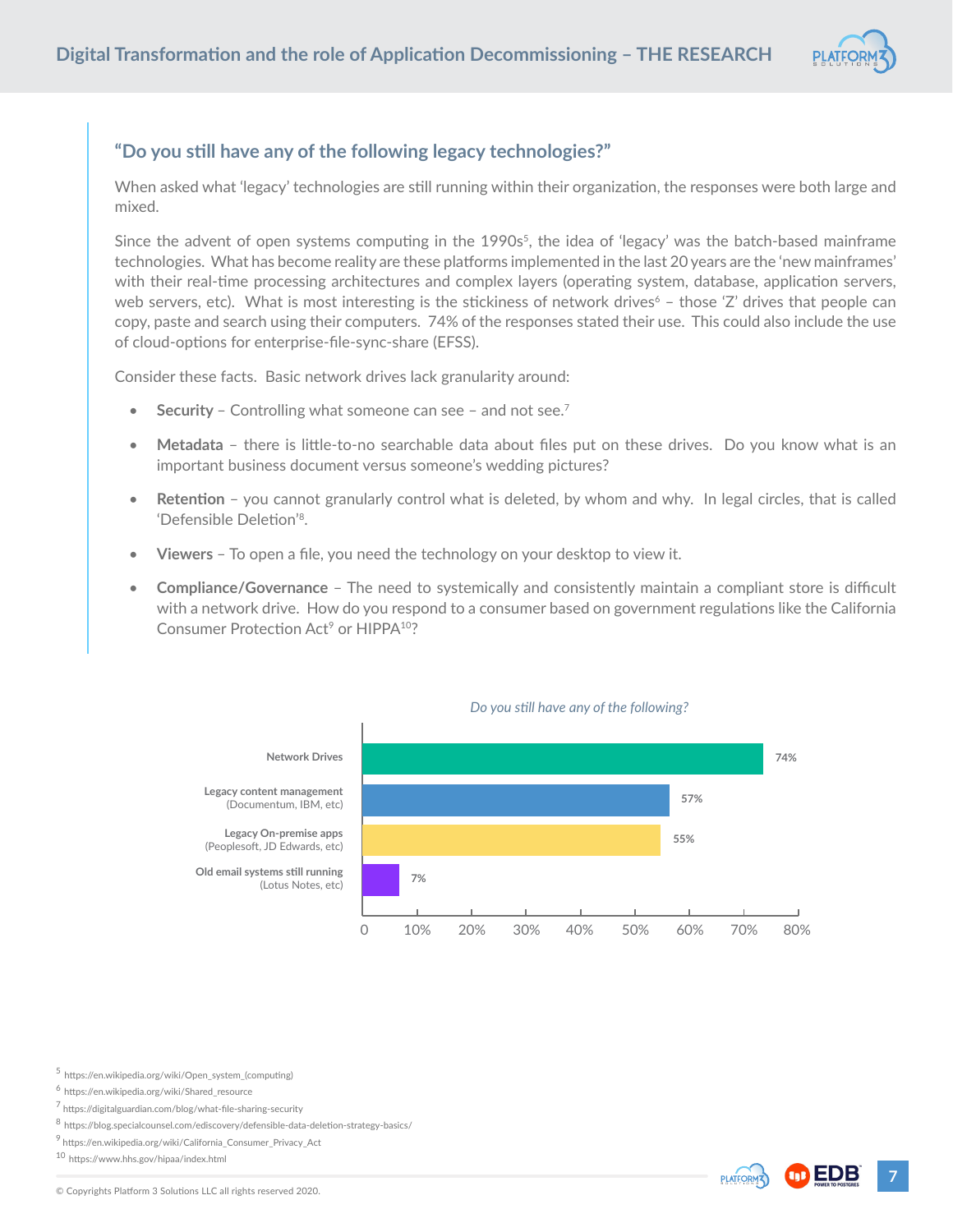

#### **"Why do you think older systems are still running in your organization?"**

WHY these older systems are still operating? That is a natural progression to the conversation based on the sum of answers to this point. Responders were allowed to select multiple reasons.

It is apparent this is not so much a legal issue (19%) but a business and prioritization issue. Just as important to ask within the organization is WHY. 21% are not sure why old technology still operates which infers more analysis.

Because it is perceived as a short-term problem, most organizations do not assign anyone to the effort (22%). Gartner's Andy Kyte states "CIOs and application leaders need to rethink the process of decommissioning applications."11 Gartner further recommends an 'application undertaker' be assigned to the effort.





#### **"Which of these are happening in your organization over the next 12 months?"**

The research wanted to not just focus on the past and current state of technology but take an outward purview as the global economic crisis is in full effect. When asked about the next 12 months the plans within an organization, the answers show there is a 'grand pivot' to move workloads to cloud (over 50%).

There is a perception that the act of 'consolidating data centers' is for the largest of corporations. In reality, 38% of the responders that stated the plan to consolidate were organizations less than \$2 billion in revenues and over 62% were in less than \$5B.

If the bottom 'Not Sure' (19%) is factored this pivots the story more towards cloud such as, merging of facilities, cost cutting, and retirement of legacy applications.



#### *Which of these are happening in your organization over the next 12 months?*

11 https://www.gartner.com/smarterwithgartner/appoint-an-undertaker-to-decommission-applications/

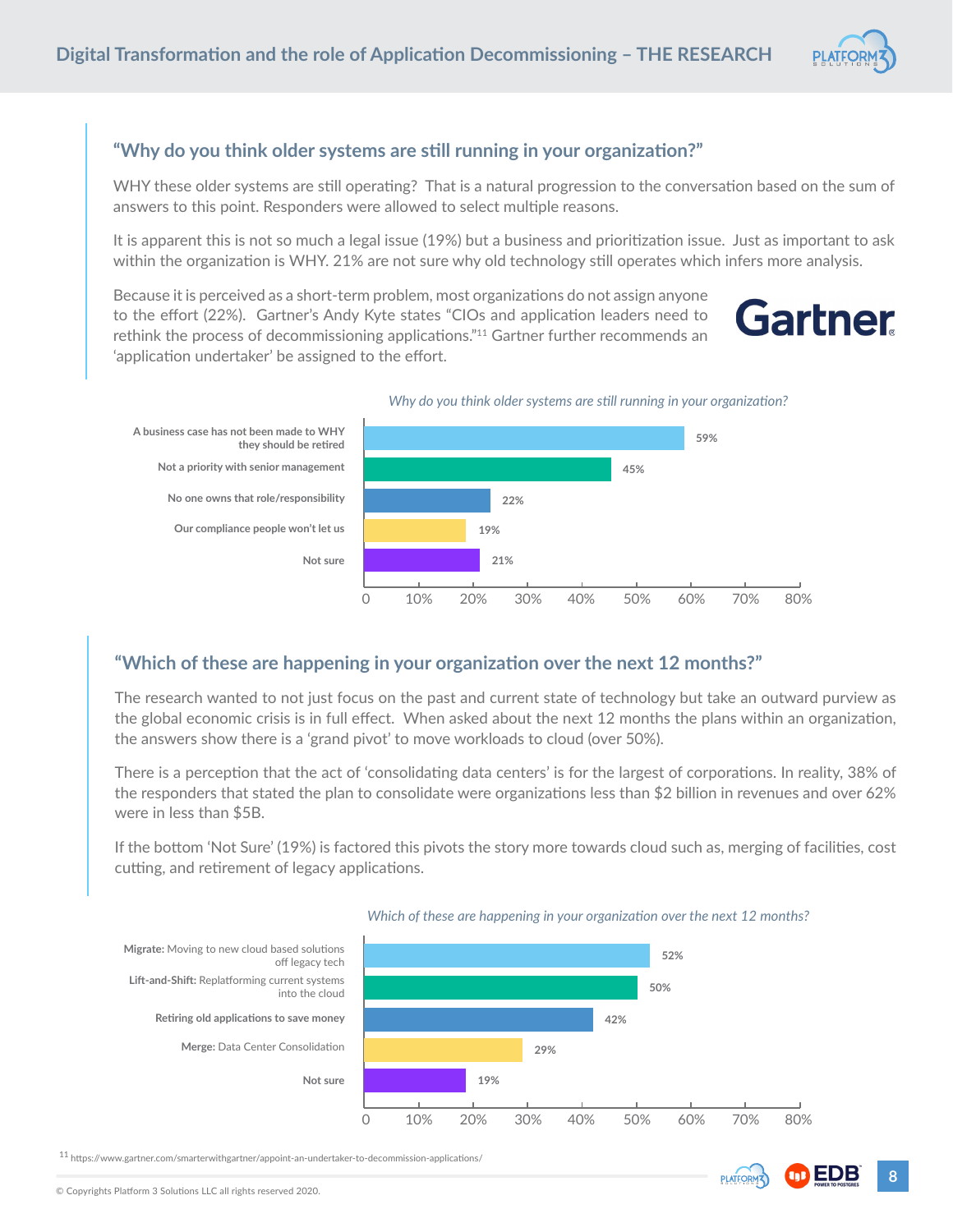

#### **"Do you have an open-source technology strategy (operating systems like Linux, database like Postgres, tools, etc.)?"**

As we looked at 'cloud' as a direction for organizations to 'transform', there is another move taking place around utilization of open-source technology<sup>12</sup>. Technology that;

- Evolved out of an open community of participants
- With an open licensing model
- Completely transparent source code and access
- Shared across a vendor community



#### *Do you have an open-source technology strategy (Operating systems like Linux, database like Postgres, tools, etc)?*

Primary examples that have crossed into mainstream computing include:

- **Operating System Linux<sup>13</sup>** examples include Red Hate, Ubuntu, Fedora, CentOS.
- **Database Postgres<sup>14</sup>** examples are EnterpriseDB, Microsoft Azure, Google.
- **Programming Python<sup>16</sup>** According to IEEE, it was the most popular languages in the world.
- **Websites Wordpress<sup>18</sup>** one of the world's most popular blogging and web content management systems.





<sup>12</sup> https://en.wikipedia.org/wiki/Open-source\_software

 $^{13}$ https://en.wikipedia.org/wiki/List\_of\_Linux\_distributions

<sup>14</sup> https://www.postgresql.org/

<sup>15</sup> https://www.enterprisedb.com/

<sup>16</sup> https://www.python.org/

 $^{17}$ https://spectrum.ieee.org/static/interactive-the-top-programming-languages-2019

<sup>18</sup> https://wordpress.com/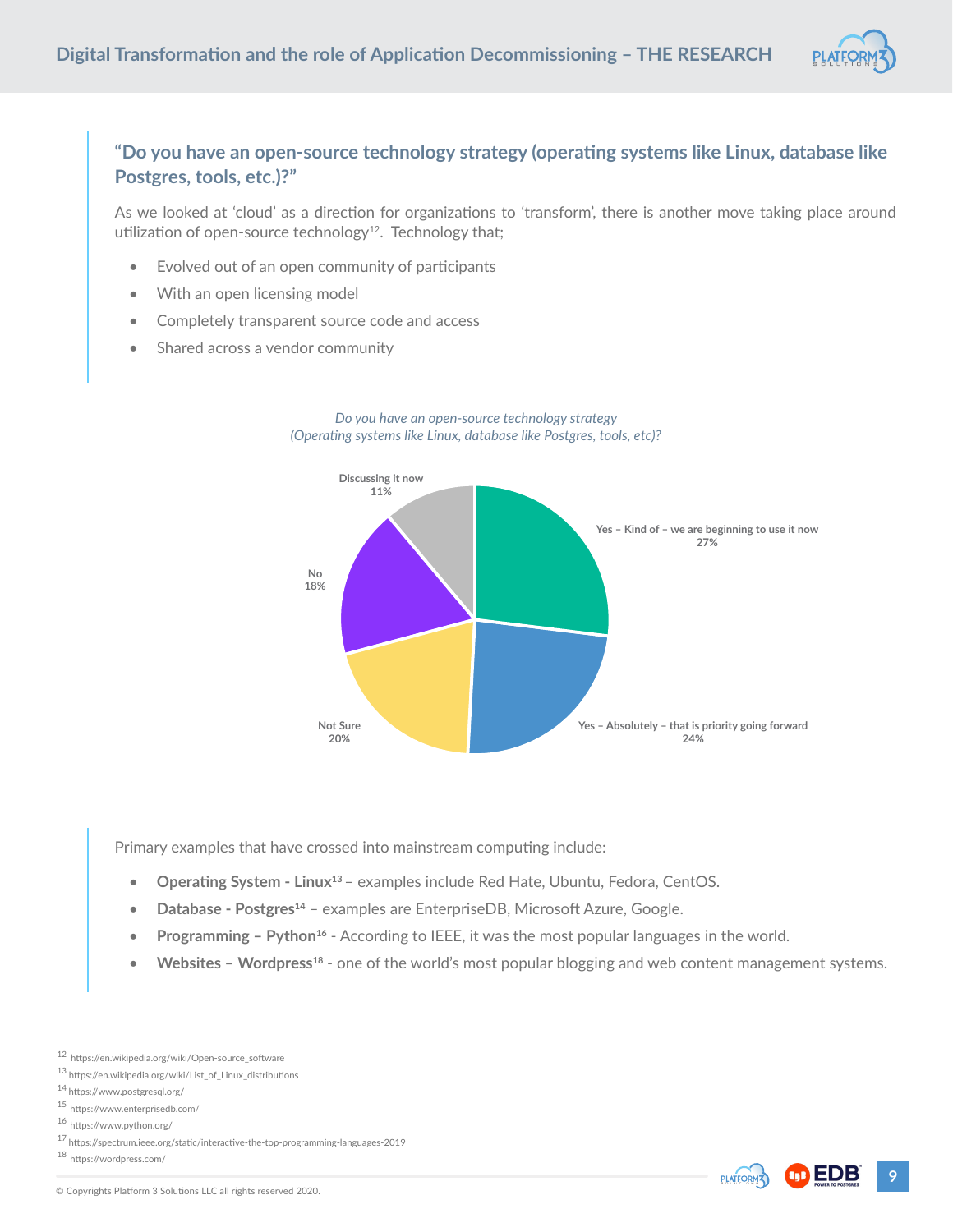

| <b>Company Size</b> | <b>Yes</b> | <b>No</b> | <b>Not Sure</b> |
|---------------------|------------|-----------|-----------------|
| Less than \$2B      | 50%        | 28%       | $0\%$           |
| \$2B to \$5B        | 65%        | 18%       | 18%             |
| \$5B to \$15B       | 52%        | 18%       | 18%             |
| Greater than \$15B  | 42%        | 12%       | 38%             |
| <b>Grand Total</b>  | 51%        | 18%       | 20%             |

A key take-away is the sum of those who chose 'YES'. The total is over 60% - with close to 25% stating it is a 'way forward' in their utilize of enterprise computing software. Over the next 12 months it would be interesting to see how many of those 'Not Sure' (20%) turn into a 'YES'.

Where this becomes more apparent is from a company size and industry.

From an industry perspective, it is clear technology-centric firms are very accepting of open-source technologies. On the other side of the spectrum is the low degree of positive response from government, manufacturing and service firms (based on the sum of the 'No' and 'Not Sure' responses).

From a company size perspective, the most notable is the larger the organization, the less likely the acceptance of an open-source technology.

| <b>Industry</b>    | <b>Yes</b> | <b>No</b> | <b>Not Sure</b> |
|--------------------|------------|-----------|-----------------|
| <b>Banking</b>     | 60%        |           | 10%             |
| Energy             | 67%        |           | 33%             |
| Govt/Ed            | 38%        | 25%       | 38%             |
| Health             | 50%        | 25%       | 25%             |
| Insurance          | 75%        | 13%       | 13%             |
| Manufacturing      | 30%        | 30%       | 22%             |
| <b>Services</b>    | 33%        | 24%       | 29%             |
| Technology         | 100%       | $0\%$     | $0\%$           |
| <b>Grand Total</b> | 51%        | 18%       | 20%             |





m EDB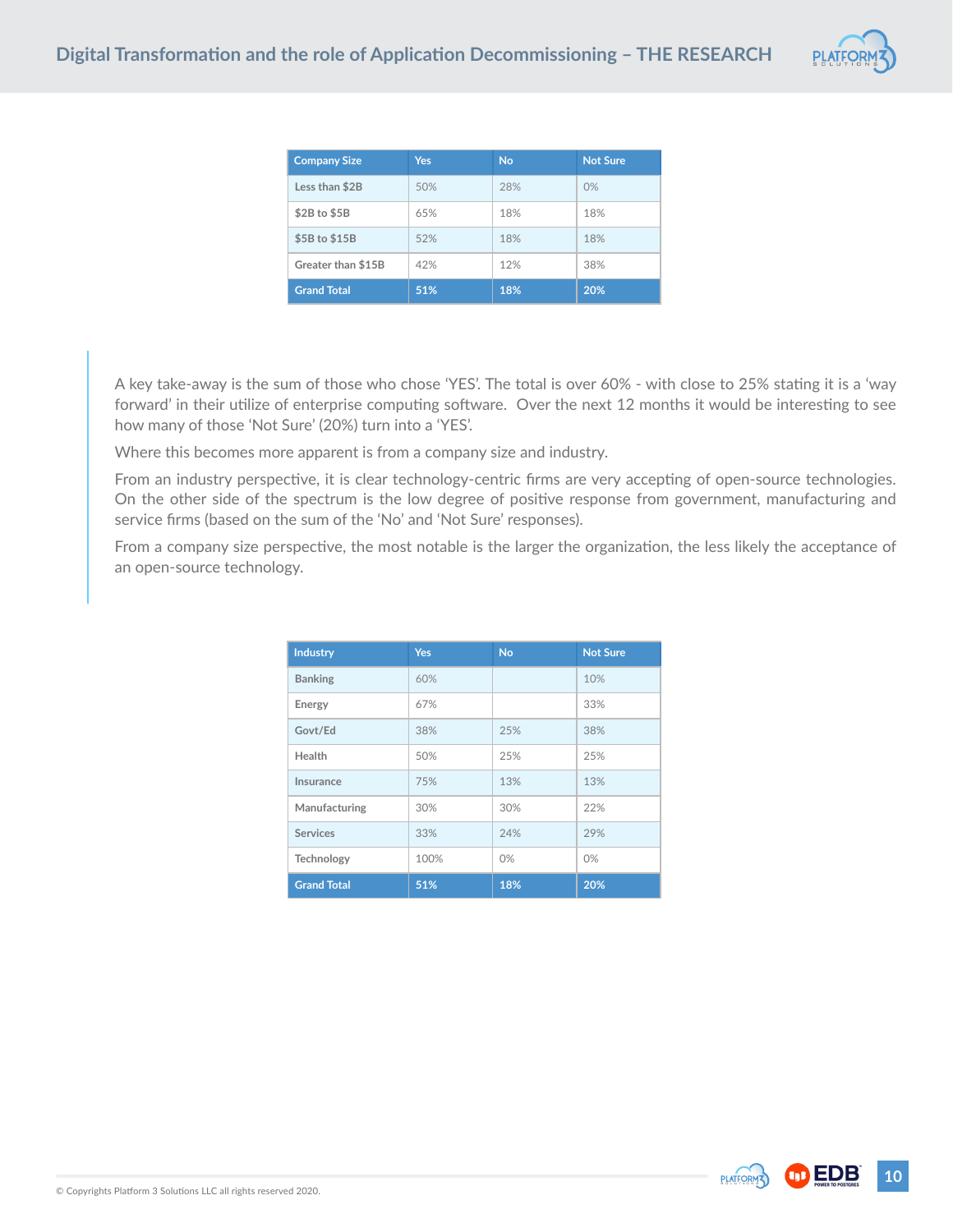

### SYNOPSIS

Certain facts came to light from this research that need to be summarized and called out. That includes:

- Corporate desires to 'transform' are a priority (67%) even during an economic slowdown. While there are signs of cost-cutting, many industries are accelerating their move away from stoic technologies to drive nimbleness and agility. 1
- 90% of the responses affirmed there is a 'big shift' in technology right now and the need to utilize it is happening right now – chasms are being crossed. 2
- There is a perceived "waste of money" within legacy technologies in organizations (75%) with more than 50% of firms still running old 20+ year architected applications, complex content systems and almost 75% using network drives creating a bigger 'data swamp'. 3
- A lack of business cases (47%), management priority (40%) and uncertainty in WHY this is happening (34%) is creating a "logjam" in addressing the problem. 4
- All the while 'cloud first' (90%) is the direction and 'open-source technology' (60%) is the way forward. 5
- Finally, application retirement (42%) and data center consolidations (29%) are a major priority over the next 12 months. 6

The morale to the story is "**As we need to transform, we need to save money**". Gartner is stating "Worldwide IT spending is projected to total \$3.5 trillion in 2020, a decline of 7.3% from 2019" because of the global economic is "…expected to witness a 'swoosh' recovery with IT spending



will experience more of a 'swoop' recovery."<sup>19</sup> This means the real economic value of Moore's Law is truly beginning to take hold as this empowers (1) cloud is cheaper than on-prem, (2) open-source is powerful enough to subjugate the expensive, legacy players and (3) technology has evolved where faster evolution to end-users and customers is the 'new normal'.

## TOP 5 THINGS YOU SHOULD KNOW

No matter corporate size or industry, there is an opportunity to do both – transform and cut costs. Targeting that first-success to

- 1. Assess- measure and decide what the business case is to save money and simplify business with prioritizations and readiness.
- 2. ROI- setting up a measurable ROI methodology that you can self-fund transformation and decommissioning
- 3. Take advantage of open-source the right way where there is proper enterprise support.
- 4. Utilize 'cloud' to allow that financial and technical nimbleness. No matter where the 'compute' is housed allows for flexibility and maintainability.
- 5. Educate and Adjust your staff to the new technologies. Most are evolutions – not revolutions – of technology they already know.

19 https://www.gartner.com/en/newsroom/press-releases/2020-07-13-gartner-says-worldwide-it-spending-to-decline-7-point-3-percent-in-2020